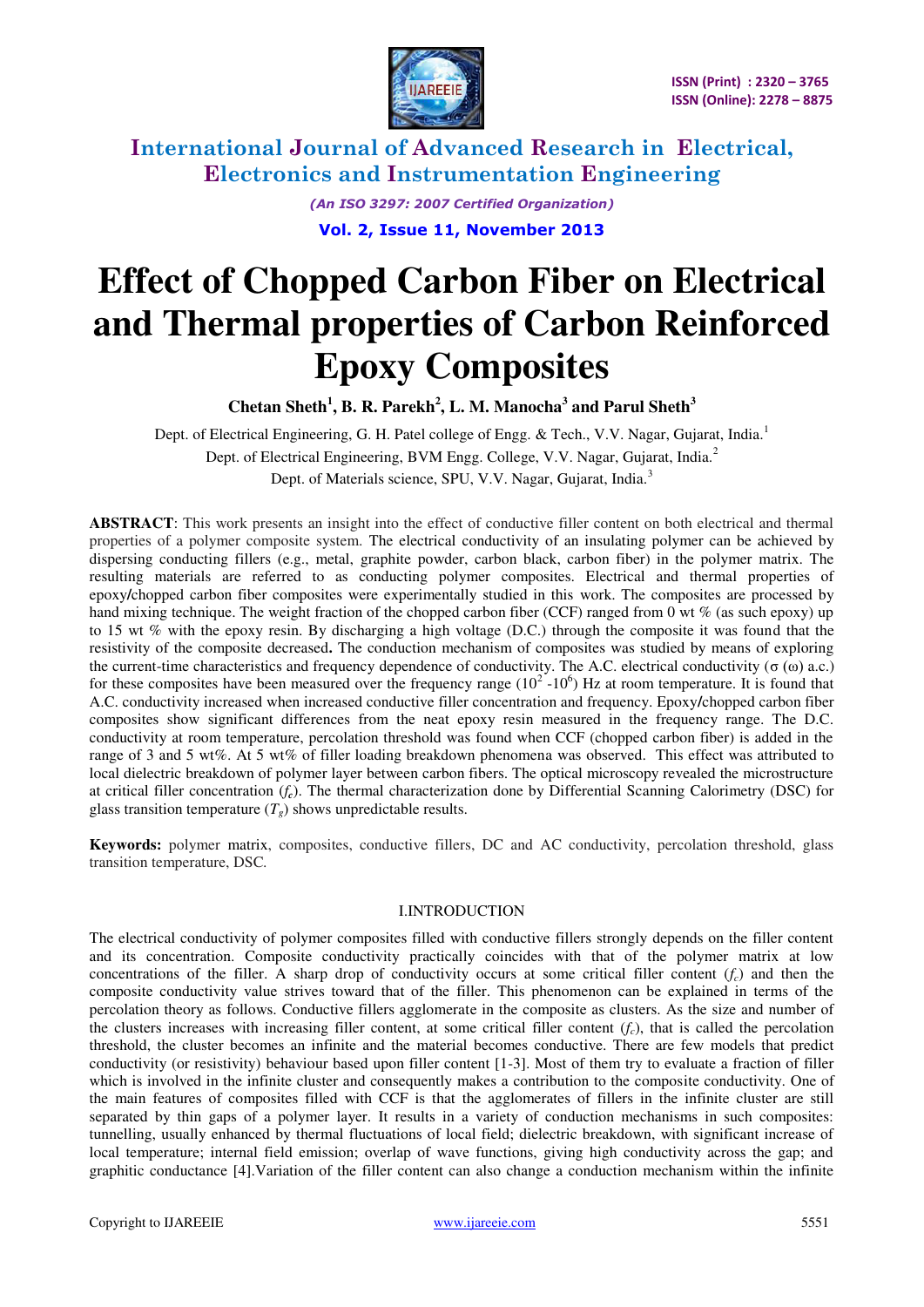

### *(An ISO 3297: 2007 Certified Organization)*

### **Vol. 2, Issue 11, November 2013**

cluster of conductive fillers. Because of this the former three mechanisms usually take place in composites with moderate filler content and the later two mechanisms in highly loaded composites.

Apart from the filler content there are other factors that can determine which mechanism will play a dominant role; primarily: size and shape of filler; temperature; and strength and frequency of an electrical field. A variation of any of these factors helps to reveal the mechanism governing the conductance within the composite under consideration. For instance, investigation of the current-time characteristics rather than traditional voltage-current characteristics in literature is employed for exploring of conduction mechanisms in D.C. electrical conductivity.

A.C. conductivity is also one of the studies done on solids in order to characterize the bulk resistance of the material sample. Measurement of A.C. conductivity can be done by different techniques. The currently used technique is the complex impedance spectroscopy. This study also gives information on electrical properties of materials and their interface with electronically conducting electrodes [5].

In 2005 the A.C. electrical properties of fiber glass**/**epoxy composites, studied by Al-shabander [6] was found that the A.C. electrical conductivity increases with increasing frequency.

In 2011 the effect of Aluminium on A.C. electrical properties of polymer composite were studied by H.I.Jafar and friends [7], they found that the concentration of Aluminium in epoxy matrix increases the A.C. electrical conductivity with increasing frequency.

A.C conductivity is different from the D.C conductivity, where the frequency of electric field is constant during D.C. conductivity but during A.C. conductivity, frequency of the electric field is variable. The effect of the frequency ( $\omega$ ), has been studied. A common feature for A.C. measurements is that A.C. electrical conductivity **σa.c.** (**ω**) increased when the frequency is increased, according to the equation [8]:

#### **σa.c. (ω) = σtotal (ω) –σd.c. ............................. (1)**

Where  $\omega$  is the angular frequency ( $\omega = 2\pi f$ ),  $\sigma_{total}(\omega)$  is the measured total electrical conductivity,  $\sigma_{dc}$  is the D.C. **co**nductivity which depends strongly on temperature and dominate at low frequencies and high temperature, while σ**a.c.**  is the A.C. conductivity which is weaker temperature dependence than  $σ_{d.c.}$  and dominate at high frequency and low temperature then, the empirical relation for the frequency dependence A.C. conductivity is given by [8, 9]:

### **σa.c. (ω) =A1ω s .......................................... (2)**

Where,  $A_1$  is constant, and **(s)** is a function of temperature and is determined from the slope of a plot  $\sigma_{ac}$  ( $\omega$ ) Versus  $\omega$ , then (s) is not constant but decrease with the increasing temperature usually ranging  $0 \ll 1$  and approaching unity at low temperature and decreasing (0.5) or less at high temperature [10].

The total conductivity was calculated from the equation:

#### **σtotal () = (T/A) G ....................................... (3)**

Where **T** is the thickness of the measured sample, **G** is the sample conductance, and **A** is the cross sectional area.

The effect of the conductive fillers in polymer composites on the glass transition temperature  $(T<sub>g</sub>)$  has been studied for different filler concentration. In some cases an increase in  $T_g$  is reported in literature [11-14], but the opposite result is also possible [15]. An initial decrease in  $T_g$  followed by an increase, at higher filler loadings, was observed in epoxy/carbon nanotubes composites [16]. In many cases, the amount, the dispersion and the surface conditions of the fillers play important role in the changes in  $T_g$  and some other properties of the composites [11, 17, 14].

In the present work, the conduction mechanism of a composite consisting of an epoxy resin as a matrix and chopped carbon fiber (CCF) as a conductive filler was studied by investigating current-time characteristics and conductivity dependence on the frequency of electrical field. Applying a high voltage (DC) was found to decrease irreversibly the resistivity of the composites studied. This effect was attributed to the dielectric breakdown in polymer layer between CCF at the place of a contact. Work also focus on the effect of filler loading on glass transition temperature  $(T<sub>e</sub>)$ .

#### II. EXPERIMENTAL TECHNIQUES

### A. Materials

The polymer used in this work is epoxy resin, LAPOX, L-12 supplied by M/s Atul Chemicals, Valsad. The hardener used was LAPOX, K-6, supplied by M/s Atul Chemicals, Valsad. Carbon fibers were used in this study to reinforce the Epoxy which was supplied by Toray Industries, Japan. The average length of carbon fibers chopped (short) 10-30 μm, fiber diameter 3-10μm, and with density 1.76 gm**/**cm<sup>3</sup> .The stoichiometric ratio of epoxy/hardener was 100:10 (w/w). All the components of the system are commercial products and were used without purification.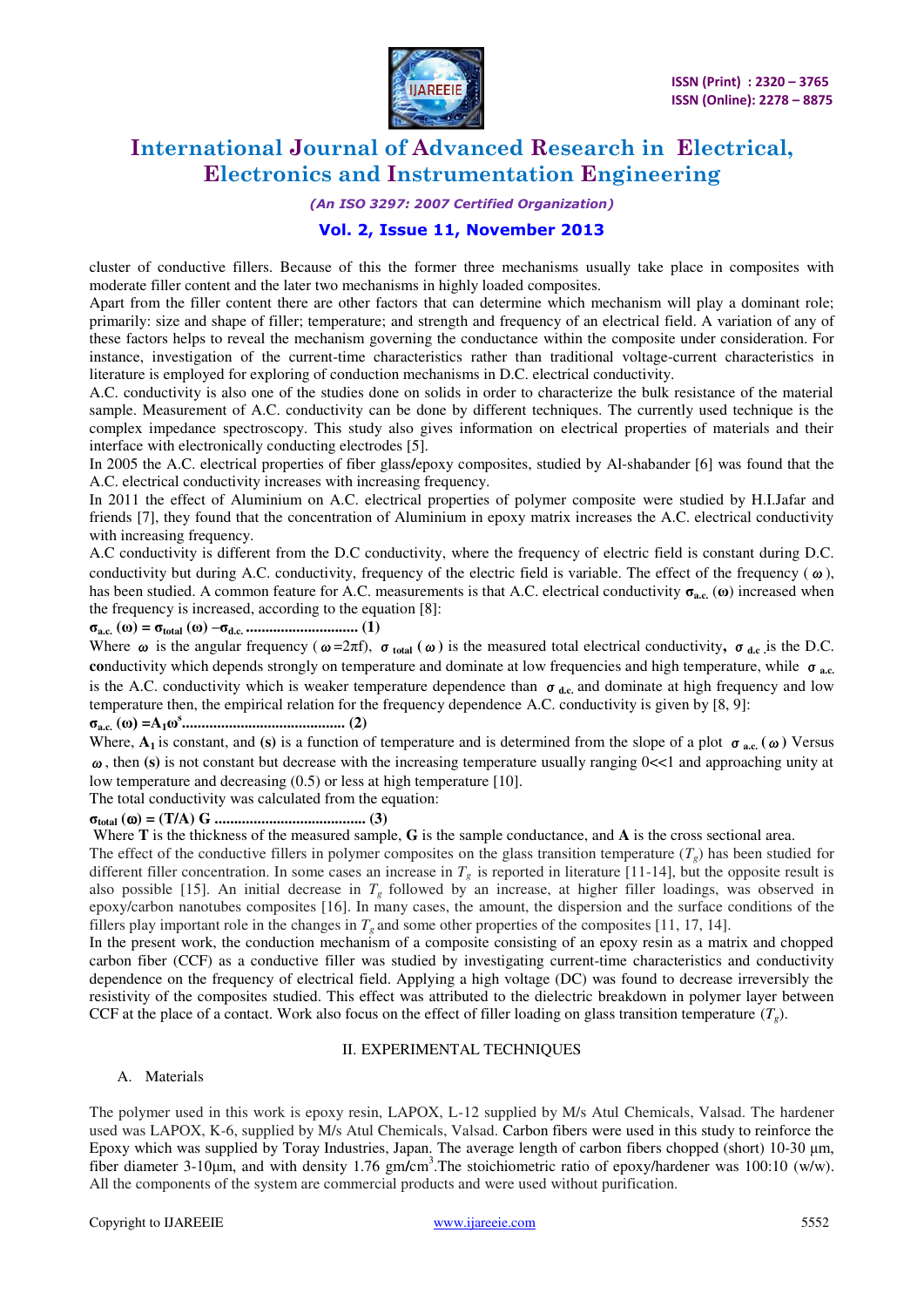

*(An ISO 3297: 2007 Certified Organization)*  **Vol. 2, Issue 11, November 2013** 

A. Composite preparation and methods

*i.* Composite preparation

The Epoxy resin/Chopped carbon fiber (CCF) composites were prepared by the dispersion of the determined amount of CCF in a glass beaker. Prior to that procedure, the carbon fibers were degassed under vacuum for one hour at  $125^{\circ}$ C. The epoxy resin (polymer matrix) was heated at  $80^{\circ}$ C in order to decrease the viscosity. The stoichiometric amount of CCF and solvent (acetone) was added to the weighted epoxy resin and mixture is mixed-up by hand mixing technique for 15 min. to reduce the porosity. Again the mixture was heated at  $70^{\circ}$ C in order to evaporate the solvent and reduced the viscosity. Then the mixture was magnetically stirred for seven hours at 260 rpm and degassed under vacuum for 20 minutes. Finally, the mixture was sonicated for 25 minutes in order to break up the CCF agglomerates [18] and degassed again. Then the stoichiometric amount of hardener was mixed up drop by drop in to the solution till exothermic reaction starts. The homogeneous solution was poured in rectangular shaped open glass mold to developed three identical samples and cured at room temperature for 24 hours. Then samples were subjected to a post-curing procedure at  $75^{\circ}$ C for seven hours in oven. The cure schedule is confirmed by DSC of epoxy resin. At last samples were prepared for various characterization techniques. Series of three identical specimens were produced, each series with different filler content, starting from 0.0 weight % filler(neat epoxy),1%,3%,5%,7%,9%,11%,13% and 15% w/w. **Note:** For different characterization specimen geometry of physical dimensions were different.

*ii.* Packing Density

Densities of the epoxy**/**CCF composites were calculated according to the ASTM C-838 t-91 which is given by the formula (1) [19]:

> Density (D) =  $Weight [W]$ , gm/cm<sup>3</sup></u> Volume [V]

Where, W is the weight of the composite and V is the volume of the composite. Densities of the composites experimentally cross checked by the Archimedes technique in distilled water, where maximum deviation of the theoretically calculated density was 2.33 %. Each reading of the density is the average of five readings. Typical values of densities of the composites for different weight % of filler concentrations are presented in **Table 1**.

**TABLE 1**. TYPICAL VALUES OF DENSITY FOR THE DIFFERENT WT. % OF CHOPPED CARBON FIBER FILLED IN EPOXY MATRIX.

| Wt. % of filler<br>concentration | <b>Theoretical Density</b><br>gm/cm3 | <b>Experimental</b><br>Density gm/cm3 |  |  |
|----------------------------------|--------------------------------------|---------------------------------------|--|--|
|                                  | 1.25                                 | 1.247                                 |  |  |
|                                  | 1.26                                 | 1.256                                 |  |  |
| 3                                | 1.28                                 | 1.279                                 |  |  |
| 5                                | 1.30                                 | 1.292.                                |  |  |
| 7                                | 1.33                                 | 1.328                                 |  |  |
| 9                                | 1.35                                 | 1.352                                 |  |  |
| 11                               | 1.38                                 | 1.358                                 |  |  |
| 13                               | 1.42                                 | 1.392                                 |  |  |
| 15                               | 1.46                                 | 1.426                                 |  |  |

### *iii.* Optical Microscopy

To study the microstructure of composites, samples were cut in very small sizes for cross-sectional view. Then for optical microscopy samples were embedded in epoxy matrix and polished for smooth surface. Microscopy of all composites was done by using Leitz optical polarized microscope.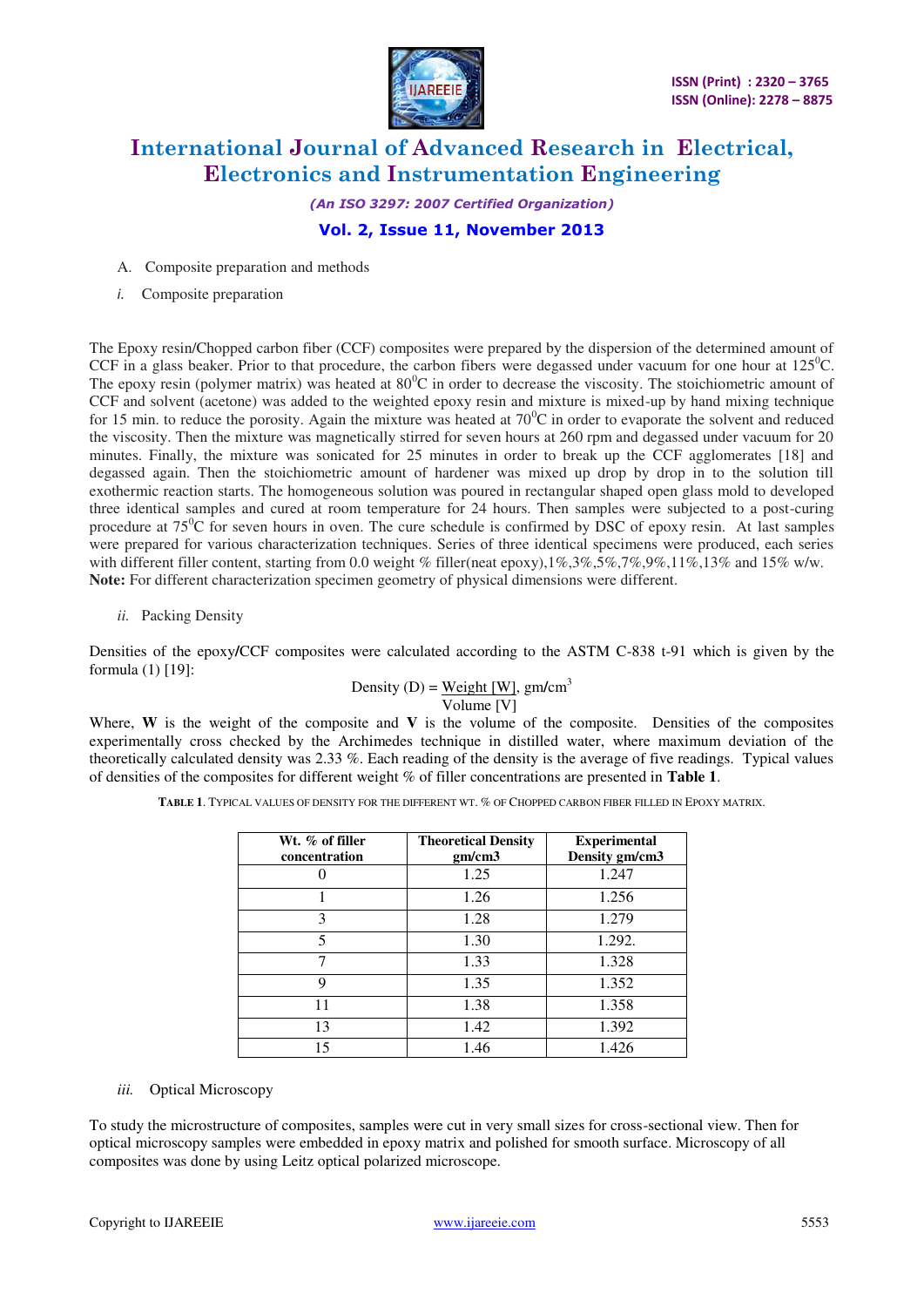

*(An ISO 3297: 2007 Certified Organization)* 

### **Vol. 2, Issue 11, November 2013**

*iv*. Differential Scanning Calorimetry (DSC)

To analyse the thermal characteristics of composites, their glass transition temperatures  $(T_g)$  were measured using a Mettler Differential Scanning Calorimetry (Mettler Toledo, Model: DSC-822<sup>6</sup>) equipment under nitrogen atmosphere. The experiments were performed at a programmed heating rate of 10 <sup>0</sup>C/minute with scanning up to 200 <sup>0</sup>C from room temperature. The  $T_g$  data reported in this paper are an average value of 3 measurements and the error in the measurement is around 1%.

*v*. Electrical conductivity measurements

For the electrical measurements, specimens in the form of squares,  $30x30$  mm<sup>2</sup> were cut from the composite blocks with a thickness of about 3 mm. Three identical samples for each filler concentration utilized for measuring electrical resistivity/conductivity. Copper electrodes with silver coating on the surfaces of electrodes were used in order to ensure a good electrical contact with samples. The samples employed for electrical measurements were in form of square blocks, which were sandwiched between circular copper electrodes. The D.C. volume (bulk) conductivity of samples was measured with two point method as resistivity of specimens is enough high, employing Alternating Polarity Test, which is a novel technique to measure the high resistance with excellent repeatability compare to conventional two point method in literature. The electrical leads from the meter were fixed to copper rods of designed assembly for electrical conductivity measurements, which is very close to ASTM D257 for measurement of high resistance [20]. The Alternating Polarity Resistance**/**Resistivity test is designed to improve high resistance/resistivity measurements [21, 22]. These measurements are prone to large errors due to background currents. By using an alternating stimulus voltage, it is possible to eliminate the effects of these background currents. When this test is run, the V-Source will alternate between two voltages (V-OFS + V-ALT) and (V-OFS - V-ALT) at timed intervals (measurement-time). Current measurements are taken at the end of each of these alternations and after calculation of  $I_{calc}$  resistance values are computed. I<sub>calc</sub> is a weighted average of the latest four current measurements, each at the end of a separate alternation. The resistance value is then converted to a resistivity value if the meter has been configured for resistivity measurements. Resistivity of the specimen is given by the formula (2) [22]:

$$
\rho_v = \left(\!\frac{K_V}{\tau}\!\right) R
$$

 $\rho_{\rm v}$  = volume resistivity

 $K_V$  = the effective area of the guarded electrode for the particular Electrode arrangement employed.  $\tau$  = average thickness of the sample (mm) R = measured resistance in ohms (V**/**I) For circular electrodes:

 $K_v = \pi \left(\frac{D1}{2} + B\frac{g}{2}\right)$  $\frac{1}{2}$  $\overline{\mathbf{c}}$ 

D1 = outside diameter of guarded electrode

g = distance between the guarded electrode and the ring electrode

 $B =$  effective area coefficient

**Note:** An effective area of coefficient (B) of 0 is typically used for volume resistivity.

Different voltage levels were used and finally high voltage equals to 500 V having an alternating polarity, was applied through the specimen thickness for a 60 second period of a time for each alternating cycle. Total eight alternating cycles were used to remove unwanted effects due to high resistance. The DC conductivity measurements were made using a high resistance, Keithley 6517A programmable electrometer at  $26^{\circ}$  to  $27^{\circ}$ C temperature in a controlled environment.

vi. A.C. electrical conductivity measurements

Experimental study of A.C. electrical conductivity measurements may provide valuable information about the conduction mechanisms of epoxy**/**chopped carbon fiber (CCF) composites. The values of these effects can be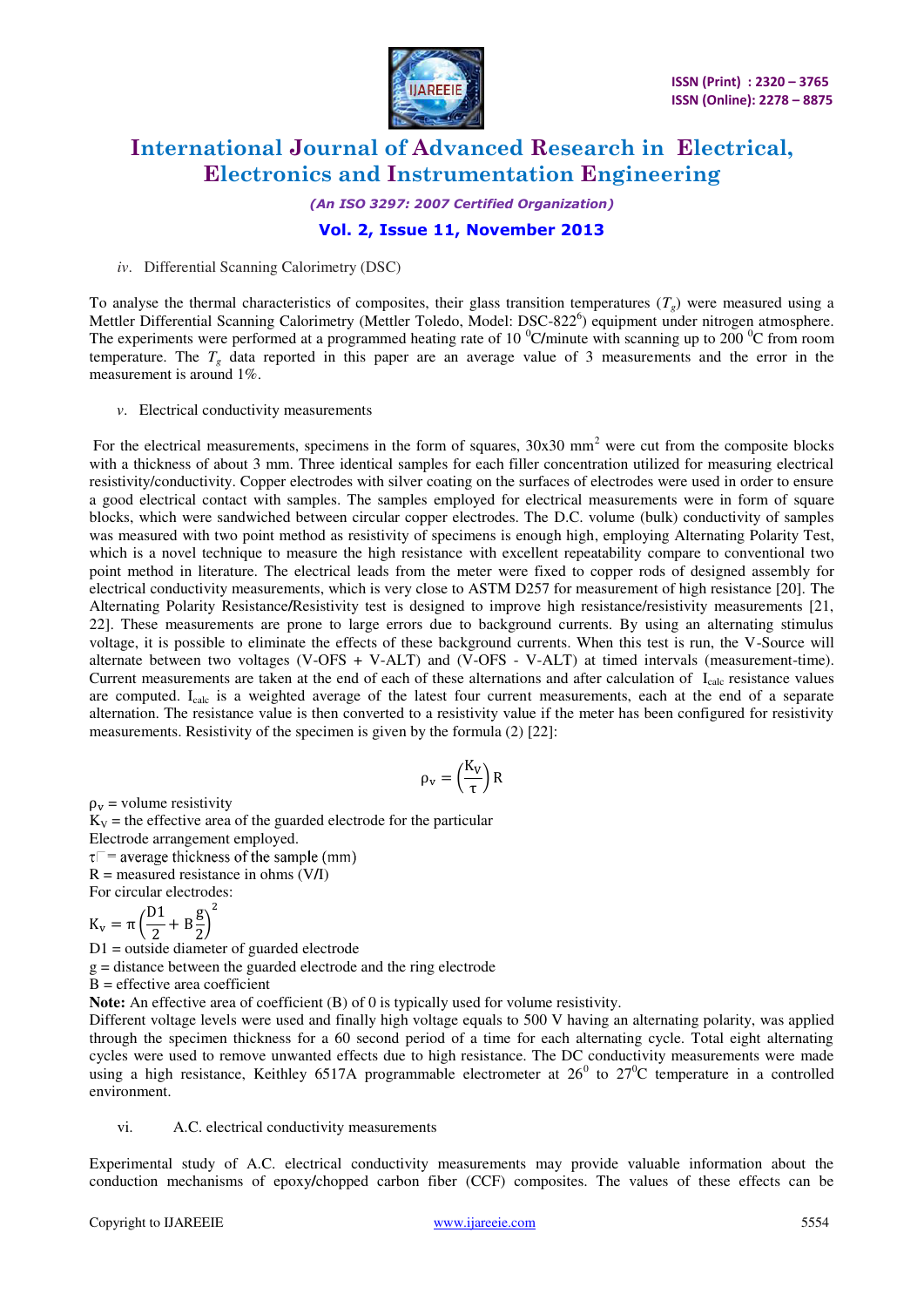

*(An ISO 3297: 2007 Certified Organization)* 

### **Vol. 2, Issue 11, November 2013**

understood from the variation in electrical conductivity with frequency. The range of the frequency that of concern to this work is  $10^2$ -10<sup>6</sup> Hz in controlled environment.

To study and measure the effect of CCF wt% and frequency of applied electric field on the A.C electrical conductivity of epoxy**/**CCF composite HP 4284A programmable multi-frequency LCR meter is used with LABVIEW software in controlled environment. The sample holder is situated with two copper electrodes having silver coating on the surfaces of electrodes to ensure better electrical contact with specimens was used. Samples were sandwiched between silver coated copper electrodes having 1cmx1cmarea. The high and low specimen holder terminals were connected to multifrequency LCR Meter (model HP-4284A).

### III. RESULTS AND DISCUSSION

#### *A.* Packing density

**Fig.1** shows plots of theoretical and experimental densities of the CCF composites. The pure epoxy has theoretical density of 1.23 gm/cm<sup>3</sup>. The density of the composites increases as the wt % of filler concentration increases. It is due to the, some more percentage of CCF fillers having higher density **(**1.76 gm**/**cm<sup>3</sup> **)** packed within definite volume of composite and because of the well dispersion of CCF fillers in polymer matrix. Eventually there is a change of 16 to 17% in density compare to the density of pure epoxy. The experimental density of the composites containing up to 9 wt % CCF is close to that of theoretical density. It indicates that the prepared composites are almost porosity free. However, the experimental density of the 11, 13 and 15 wt% composites is lower than that of the theoretical density by approximately 1.6 %, 2.0% and 2.33 % respectively. This is due to the small formation of CCF aggregates which hinder the infiltration of n polymer through the aggregates during processing [23].



**Fig.1** Theoretical and experimental density for the epoxy**/**CCF composites.

#### *B.* Microstructure of epoxy**/**CCF composites

The influence of magnetic stirring and sonication time on the dispersion of CCF fillers in the matrix is shown in **Fig.2. Fig. 2(a, b, c and d)** shows the dispersion of CCF fillers in the prepared composites before and after percolation respectively. It can be seen that dispersion of CCF fillers is uniform due to magnetic stirring and sonication. Moreover, the CCF fillers are surrounded by the epoxy matrix making star like structure. Optical microscopy clearly shows that at percolation interparticle distance reduced drastically and conductive networks formed. It can also be seen that at higher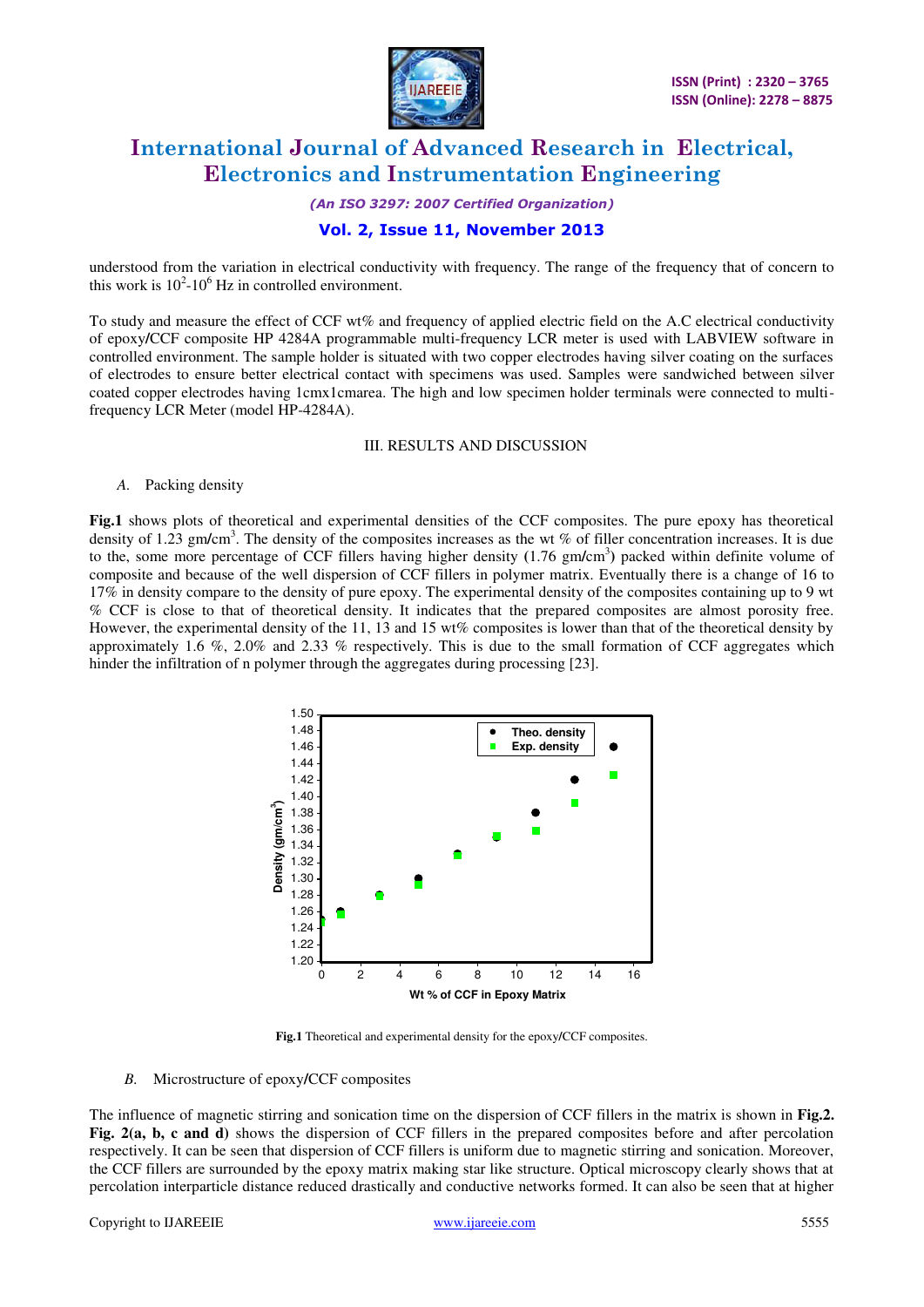

*(An ISO 3297: 2007 Certified Organization)* 

### **Vol. 2, Issue 11, November 2013**

filler loading some fibers make direct contact. Due to this tunnelling and hopping of electrons possible through composite and electrical resistivity reduced in a step like manner.



**Fig. 2** Optical micrograph images of composites containing 1 wt% CCF (a) ,3 wt% CCF (b), 5 wt% CCF (c) and 7 wt% CCF (d) dispersion in epoxy matrix, indicating percolation network at 5 wt% of filler concentration in composite.

### *C.* DC Electrical Conductivity

Application of a high voltage can irreversibly decrease the resistivity. As was mentioned above, a polymer layer exists between filler particles and/or their agglomerates. Therefore an electrical current usually flows in the composite through the agglomerates separated by the polymer gaps. It should be noted that voltage across the gap is expected to be higher than the macroscopic voltage, *V*, by a factor, *M*, equal to the ratio of the average size of the conducting aggregate to the average gap width [24]. If the factor *M* or voltage *V* is large enough, dielectric breakdown can take place. This phenomenon was observed for polymer composites filled with carbon black [24, 25]. The average size of the conductive agglomerates in these composites was approximately 1  $\mu$ m. There is a distribution of the inter-fiber contacts by the gap width as was discussed in literature [26, 27]. Some of the fibers are in direct contact with each other whereas others are separated. "Direct contact" means that there are no polymer gaps between adjacent fibers. Because the fiber diameter is one order of magnitude greater than the agglomerate size in composites a larger voltage can exist across the gap in composites. If this voltage is great enough it can result in local dielectric breakdown of the polymer layer in the gap. During dielectric breakdown, an irreversible damage in the form of carbonization of the polymer occurs which usually gives rise to the formation of a conducting pathway [28, 29]. So, it is most possible that the large diameter of the fibers is the main reason why local dielectric breakdown takes place in composite with carbon fibers. **Fig.3** shows that the resistivity of the studied composites exhibits percolation behaviour with increasing CCF content. The breakdown**/t**hreshold takes place at 5% of CCF loading. After breakdown phenomena resistivity of all composites irreversibly decreased. Beyond that resistivity decreases gradually. Such behaviour can be explained qualitatively as follows: in composites with a high content of CCF, most of the fibers are in direct contact with each other and, because of this, breakdown does not decrease the resistivity value significantly. In the composite with moderate CCF content, breakdown is more effective since a lot of the fibers are separated and breakdown generates the contacts between them. In order to clarify the type of the conduction mechanism, the current-time characteristics were studied for the composites with different weight percent content of CCF. **Fig. 4(a), 4(b) and 4(c)** clearly shows that as filler content increasing di-electric behaviour disappears and composites transform from insulators to semiconductors and finally into conductors. Ohmic behaviour should be expected if the graphitic type of conductivity exists in the composite [30].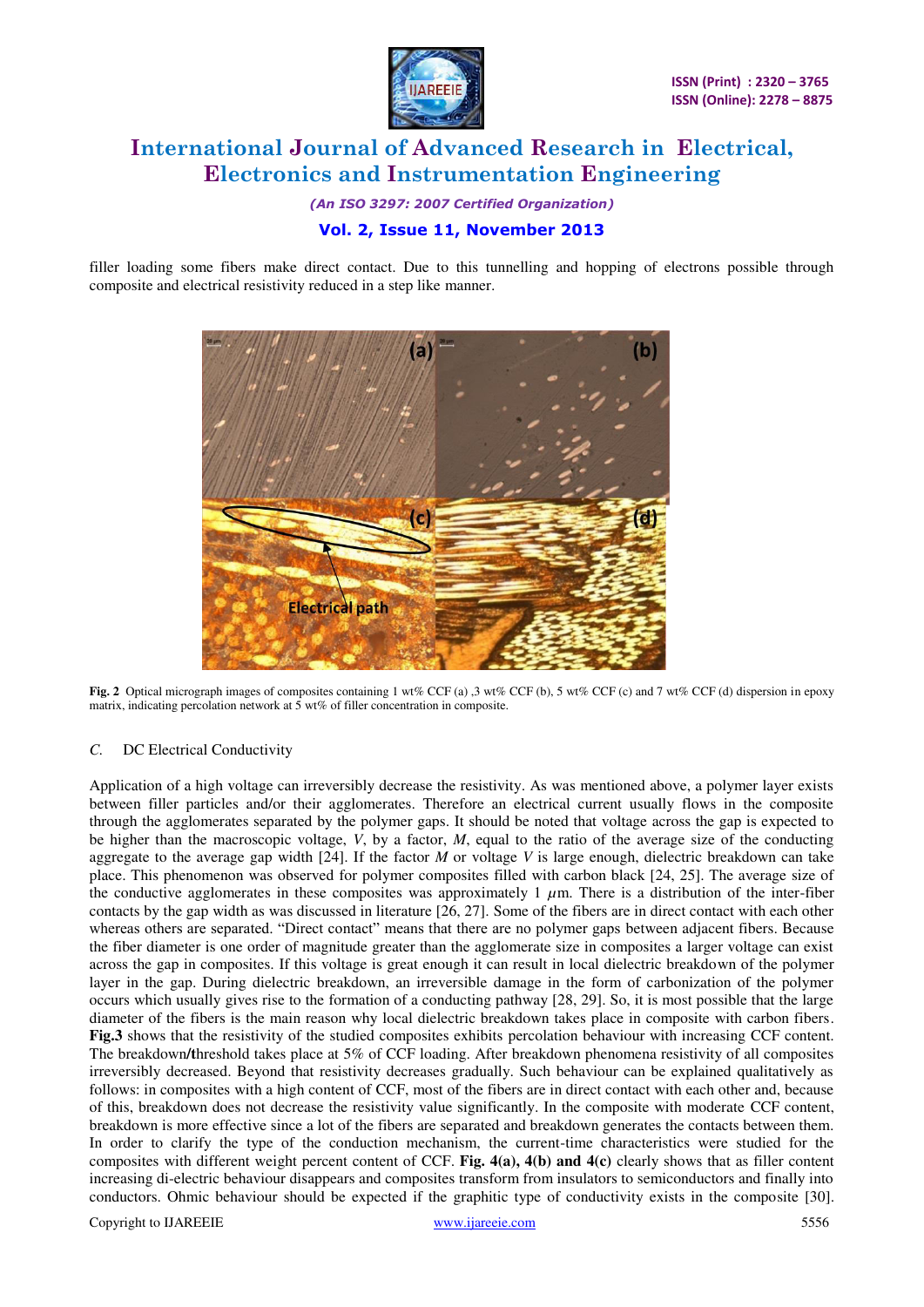

*(An ISO 3297: 2007 Certified Organization)* 

### **Vol. 2, Issue 11, November 2013**

However, it is not possible to assert that in these samples graphitic-type conductivity is present since in some cases the resistivity of composites possessing the tunnelling type of conductivity also obeys Ohm's law [30].



**Fig. 3** .Electrical conductivity of the epoxy**/**CCF composites as a function of wt% of CCF. Hatched part shows the Percolation Threshold.



**(a)**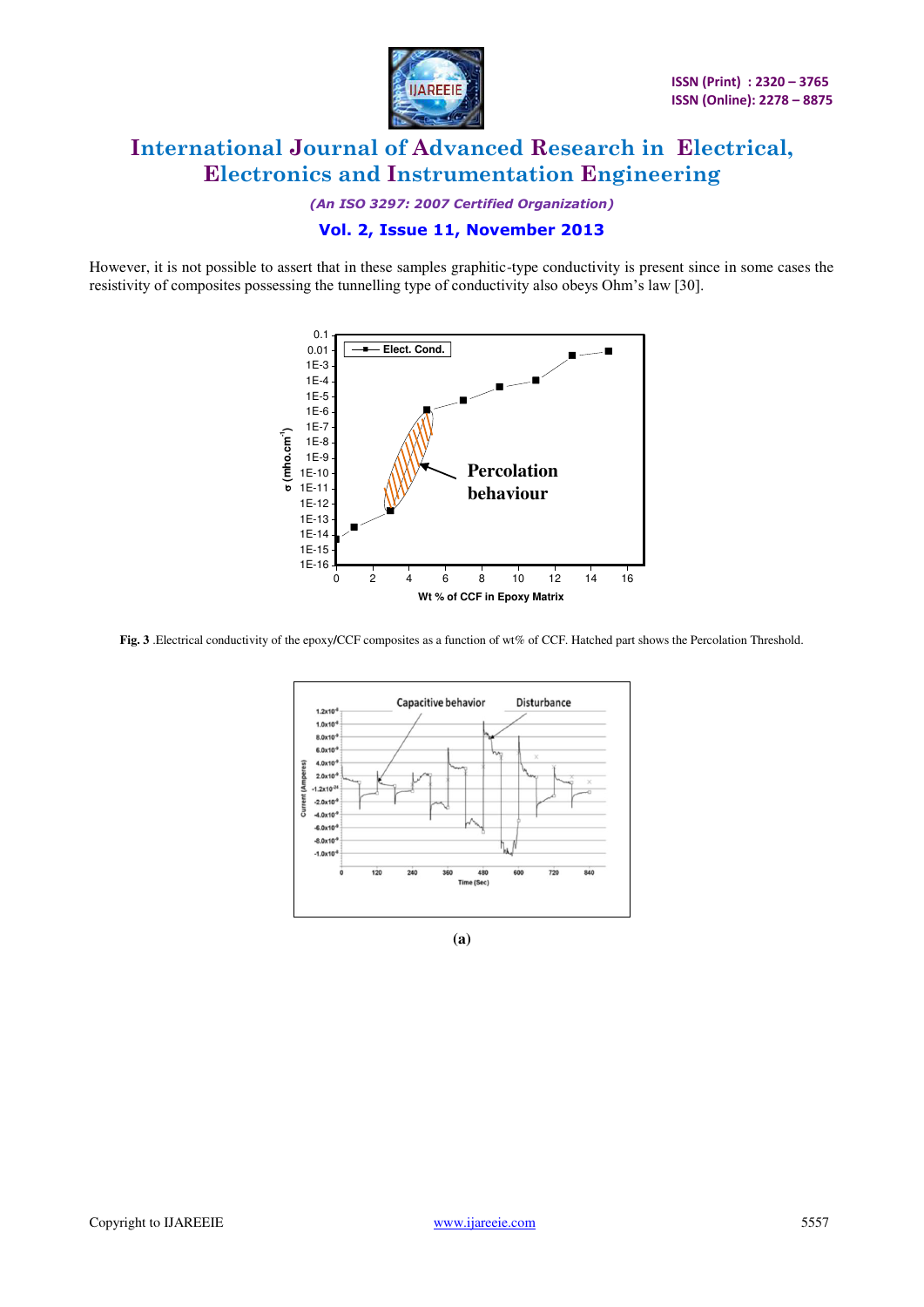

*(An ISO 3297: 2007 Certified Organization)* 

## **Vol. 2, Issue 11, November 2013**



**(b)** 



Fig. 4 Current vs. Time characteristics of composites containing 1 wt% CCF (a),5 wt% CCF (b) and 7 wt% CCF (c), indicating nature and behaviour of composites as filler concentration increases.

*D*. Frequency dependence of electrical conductivity *(σa.c.*)

A.C. electrical properties of epoxy/CCF composites were studied as a function of the filler concentration and frequency. Fig. 5 shows the relation between  $\sigma_{ac}$ . (ω) and Freq. (ω) for pure epoxy at room temperature (27<sup>0</sup>C) and **Fig.6** for epoxy/CCF composites. It is clear from the figures that  $\sigma_{ac}$ . (ω) increased with the increase of frequency according to eq. (2) at room temperature.

A frequency dependence on A.C. conductivity ( $\sigma_{ac}$ . (ω)) has been observed in many amorphous semiconductors and insulators both inorganic and polymeric material, has the form  $\sigma_{ac}$  ( $\omega$ ) = A  $\omega^s$ , where, s is the exponent, A is the proportional factor. **Fig.6** shows the variation of the A.C conductivity  $(\sigma_{ac})$  with frequency for epoxy/carbon fiber composites for different wt% of CCF at room temperature  $(27^0C)$ , while it increased rapidly above 10 KHz. In this frequency region the  $\sigma_{a,c}$  ( $\omega$ ) is due to two main processes those are called ions motion and the transport near or at the interstitial surface between carbon fibers and epoxy resin. The increasing of  $\sigma_{a.c.}$  ( $\omega$ ) in high frequency region can be related to the electronic polarization The electrical conductivity increase with increasing the wt% of chopped carbon fibers, This electrical conductivity of epoxy**/**CCF composites at higher filler concentration, show almost similar values with semiconductor materials.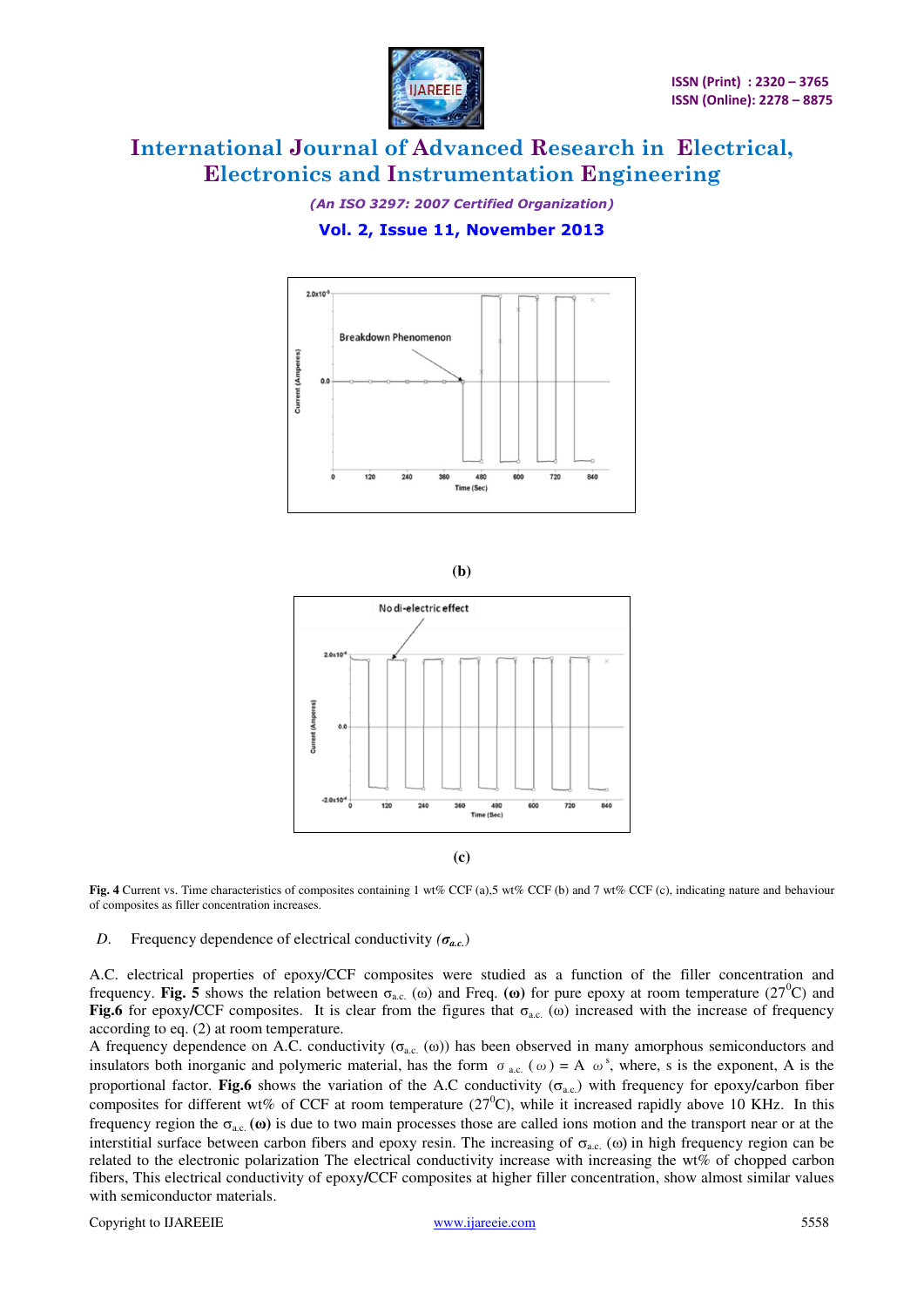

*(An ISO 3297: 2007 Certified Organization)* 

**Vol. 2, Issue 11, November 2013** 



Fig. 5 The variation in electrical conductivity with frequency for pure epoxy resin at room temperature(27°C).



**Fig. 6** The variation in electrical Conductivity with frequency and different wt% of filler for Epoxy**/**CCF composites.

### *E.* Differential Scanning Calorimetry (DSC)

The  $T_g$  dependence on the CCF-content is presented in Fig. 7 for the post curing condition (75 $\degree$ C, 24 h). At low filler contents, *Tg* increases up to a maximum value (at about 7% w/w) of filler content, and afterwards decreases. In **Table 2** the glass transition temperatures for post  $(T_{gp})$ -cured states are presented. This unexpected behavior shows a remarkable difference with the predictions of the statistical theory available for randomly dispersed and distributed fillers. A similar behavior was observed in poly (vinyl alcohol)/clay composites [31]. It can be qualitatively explained by the coexistence of the two mechanisms (namely interfacial constrains and free volume increase [32]) which can be responsible for the *Tg* shifting. In any composite the two mechanisms are in dynamic equilibrium. The equilibrium point depends on many factors (filler's amount, size, etc.) and in that way it analogically affects the *Tg*.

According to the first mechanism, a short-range, highly immobilized layer of a few nm thick is developed near the surface of the fillers. In this interaction region of the polymer layer surrounding the fillers, the conformational entropy and the chains kinetics are significantly altered. As the filler content increases the volume fraction of the interaction

#### Copyright to IJAREEIE [www.ijareeie.com](http://www.ijareeie.com/) 5559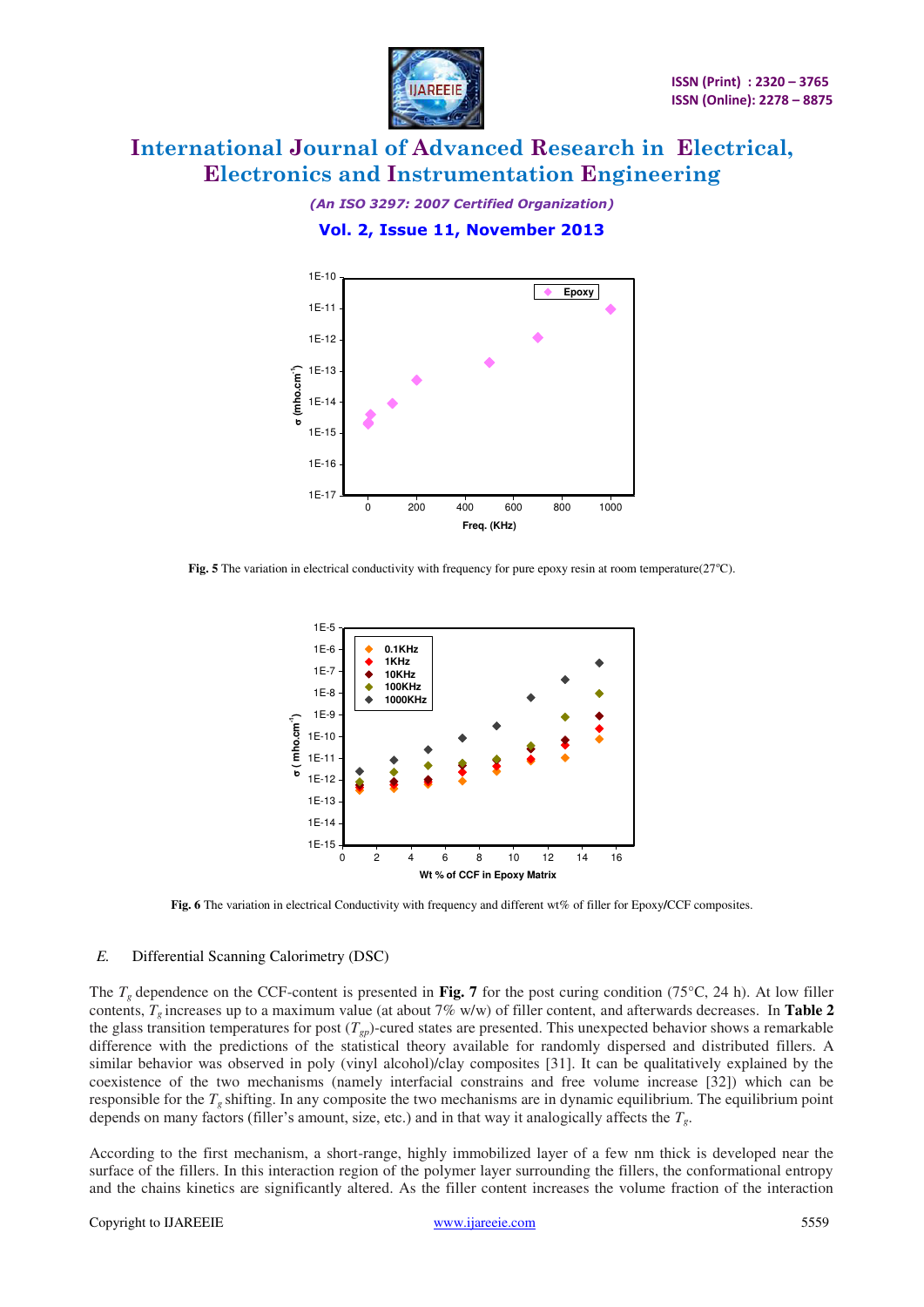

*(An ISO 3297: 2007 Certified Organization)* 

### **Vol. 2, Issue 11, November 2013**

region in the composites increases too. The polymer chains in this region are under constrain because of the interfacial polymer-filler interactions and therefore  $T_g$  of the composites has been shifted to higher temperatures. Based on the concept of free volume, the increase of the filler content increases the free volume due to loosened molecular packing of the chains. This extra created free volume assists the large-scale segmental motion of the polymer. As a result, *Tg* of the composites decreases as the filler loading increases.

In our case, at low filler content the first mechanism (interfacial constrains) dominates and therefore contributes to a *T<sup>g</sup>* increase with the filler loading. After a certain amount of filler  $(7\% \text{ w/w})$  the second mechanism (free volume increase) starts to be dominant and the  $T_g$  decreases with the filler content. This inversion in the domination of the mechanisms which are responsible to  $T_g$  shifting could be explained as a consequence of a transition of the filler arrangement within the matrix. The critical value of CCF content separates, in fact, a dispersed and an agglomerated state and can therefore not be compared with the one obtained through a purely random geometrical process. The CCF fillers have permanent electrical charges at their surfaces, which are probably responsible for this morphological structure.



**Fig. 7** The dependence of  $T_g$  as a function of filler content after post curing conditions (75<sup>o</sup>C for 24 h).

| <b>TABLE 2.</b> GLASS TRANSITION TEMPERATURES FOR POST $(T_{GP})$ -CURED STATE. |  |
|---------------------------------------------------------------------------------|--|
|---------------------------------------------------------------------------------|--|

| Filler content $w \in \mathcal{C}$ | 0.0 | 1.0 | 3.0 | 5.0 | 7.0         | 9.0 | <b>11.0</b> | 13.0 | 15.0                           |
|------------------------------------|-----|-----|-----|-----|-------------|-----|-------------|------|--------------------------------|
| LOCI<br>m<br>$\frac{1}{2}$ gp      | 102 | 109 | 14  | 128 | 50<br>1 J J | 143 | 30<br>1 J J | 134  | $1^{\prime}$<br>$\overline{1}$ |

#### IV. CONCLUSIONS

The electrical and thermal behaviour of epoxy**/**chopped carbon fiber (CCF) composites was systematically investigated.

- (1) Applying a D.C. high voltage was found to irreversibly decrease the resistivity of polymer composites filled with chopped carbon fibers. This effect was attributed to the formation of conductive pathways due to local dielectric breakdown at the place of inter-fiber contact. The tunneling mechanism of conduction can be unambiguously supposed only for those samples (before break down) with a moderate content of chopped carbon fibers. The samples with a high content of CCF (after percolation and break down) seem to conduct electrical current both through continuous paths of the fibers and through the paths with the gaps.
- (2) The A.C. conductivity increases as the increase of frequency and filler concentration. It is found that at higher frequencies changes in conductivity was also greater.
- (3) The dependence of  $T_g$  on the filler content shows a peculiar behavior. An increase up to a maximum, corresponding to about 7% w**/**w of CCF, followed by a decrease in *Tg*. This partially could be attributed to high degree of crosslink density of the matrix which covers the filler contribution.

Copyright to IJAREEIE [www.ijareeie.com](http://www.ijareeie.com/) 5560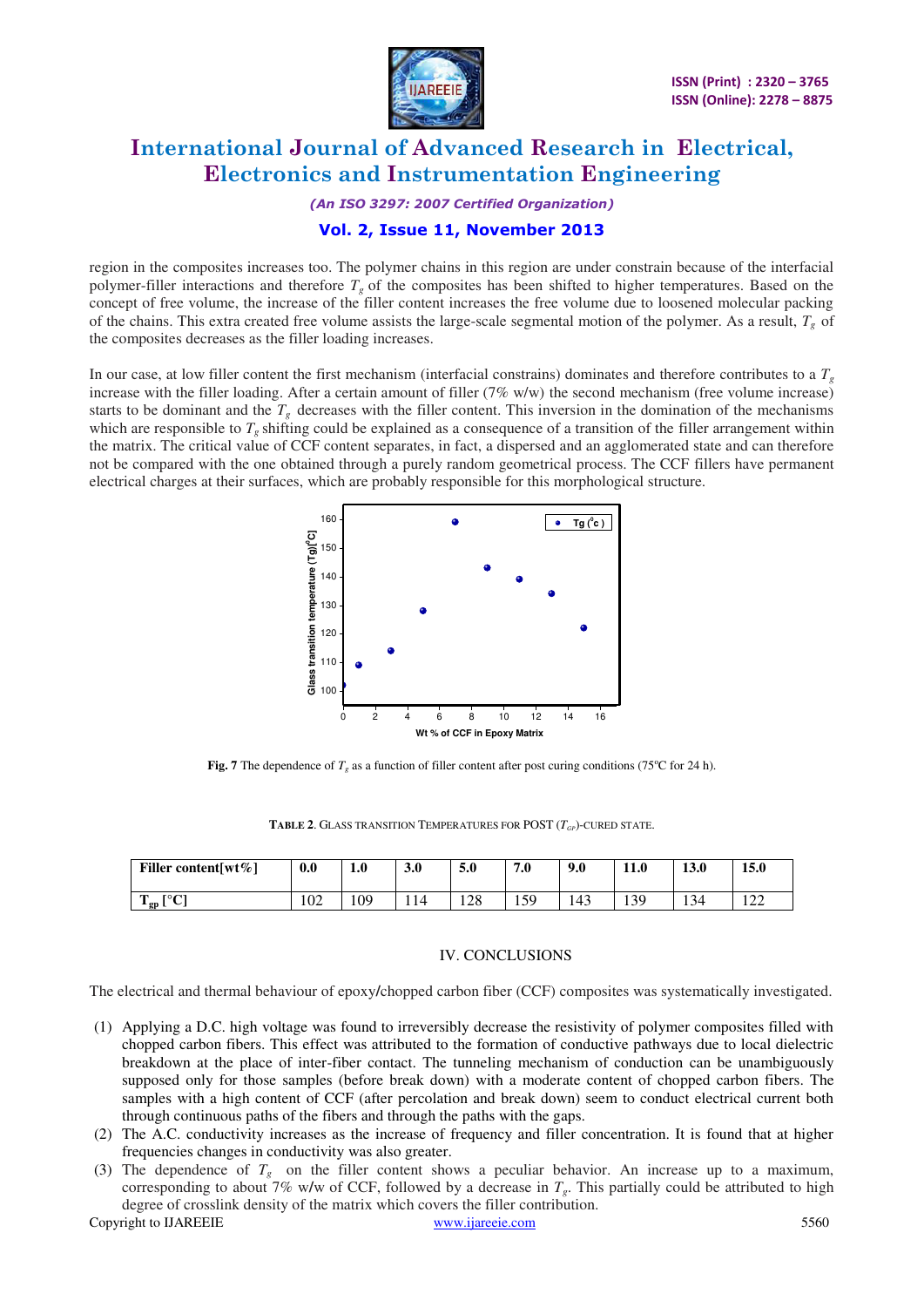

*(An ISO 3297: 2007 Certified Organization)* 

### **Vol. 2, Issue 11, November 2013**

(4) A correlation between conductivity and glass transition behavior in epoxy resin based composites is observed.

#### **ACKNOWLEDGEMENT**

This work is supported by Materials Science Department (Sardar Vallabhbhai Patel University) and SICART (Charutar Vidya Mandal) at V. V. Nagar, Anand, Gujarat, India.

#### **REFERENCES**

- [ 1 ] R. Zallen, "The Physics of Amorphous Solids," Chap. 4, Wiley, New York*,* 1983.
- [ 2 ] S. Kirkpa Trick, "Percolation and Conduction", American Physical Society, Reviews of Modern Physics, Volume 45, Issue 4, pp. 574-588, 1973.
- [3] F. Lux, "Models proposed to explain the electrical conductivity of mixtures made of conductive and insulating materials", *Journal of Materials Science,*Volume*28*, Issue 2, pp. *285*-301, *1993.*
- [ 4 ] Avrom I. Medalia, "Electrical Conduction in Carbon Black Composites", Rubber Chemistry and Technology, American Chemical Society: Vol. 59, Issue 3, pp. 432-454, 1986.
- [ 5 ] R. Padmd Suvrna and K. Ragha, "A simple technique for a.c. conductivity measurement", Journal of Al-Nahrain University, Vol.25, Issue 7, pp.647-651, 2000.
- [6] Ban Mazain Al-shabander, "Study the electrical properties for Epoxy resin reinforced with fiber glass", Department of Physics, college of science, university of Baghdad. 2005.
- [ 7 ] Y. Liu and A. Gong, "Compressive Behavior and Energy Absorption of Metal Porous Polymer Composite with Interpenetrating Network Structure", Transactions of Nonferrous Metals Society of China, Vol. 16, pp.439 -4 43, 2006.
- [ 8 ] M. Al-Haj Abdallah, Y. Alramadin ,M. Ahmad, A. Zihlif, S. Jawad and A. Alnajjar, "Electrical Characterization of Metal Fiber-Polyester Composite", International Journal of Polymeric Materials, Vol. 37, pp. 33 - 42, 1997.
- [ 9 ] G.C.Psarras, E.Manolakaki and G.M. Tsangaris, "Dielectric dispersion and a conductivity in-Iron particles loaded polymer composites", Composites Part A: Applied Science and Manufacturing, Vol. 34, Issue 12, pp.1187-1198, 2003.
- [10] Donnelly, K.P. Varlow and B.R., "Nonlinear dc and ac conductivity in electrically insulating composites" IEEE, Dielectrics and Electrical Insulation, Vol. 10, Issue 4, pp. 610-614, 2003.
- [ 11 ]Brown J., Rhoney I. and Pethrick R. A.: "Epoxy resin based Nanocomposites: Diglycidil ether of bisphenol A (DGEBA) with triethylenetetramine (TETA)", Polymer International, Vol. 53, pp.2130–2137, 2004.
- [ 12 ]Cao Y. M., Sun J. and Yu D. H., "Preparation and properties of nano-Al2O3 particles/polyester/epoxy resin ternary composites", Journal of Applied Polymer Science, Vol. 83, pp.70–77, 2002.
- [ 13 ]Pham J. Q., Mitchell C. A., Bahr J. L., Tour J. M., Krishanamoorti R. and Green P. F., "Glass transition of polymer/single-walled carbon nanotubes composite films", Journal of Polymer Science, Part B: Polymer Physics, Vol.41, pp.3339–3345, 2003.
- [ 14 ]Kotsilkova R., Fragiadakis D. and Pissis P., "Reinforcement effect of carbon nanofillers in an epoxy resin system: Rheology, molecular dynamics and mechanical studies", Journal of Polymer Science, Part B: Polymer Physics, Vol. 43, pp. 522–533, 2005.
- [ 15 ]Ash B. J., Schadler L. S. and Siegel R. W., "Glass transition behavior of alumina/polymethylmethacrylateNanocomposites", Materials Letters, Vol. $55$ , pp.  $83-$
- [ 16 ]Berriot J., Montes H., Lequeux F., Long D. and Sotta P., "Evidence for the shift of the glass transition near the particles in silica-filled elastomers", Macromolecules, Vol.35, pp. 9756–9762, 2002.
- [ 17 ]Xiong M., Gu G., You B. and Wu L., "Preparation and characterization of poly (styrene butylacrylate) latex/ nano-ZnOnanocomposites", Journal of Applied PolymerScience,Vol. 90, pp.1923–1931, 2003.
- [ 18 ]Sun Y., Zhang Z., Moon K-S. and Wong C. P., "Glass transition and relaxation behavior of epoxy nanocomposites", Journal of Polymer Science, Part B: Polymer Physics, vol.42, pp. 3849–3858, 2004.
- [ 19 ]Subcommittee Do2. Fo of Active Standard ASTM (838), "Standard Test Method for Bulk Density of As-Manufactured Carbon and Graphite Shapes", ASTM, vol.05.05, pp. 838-896, 2010.
- [ 20 ] American Society for Testing and Materials; "Standard Test Method for DC Resistance of Conductance of Insulating Materials"; ASTM D257; 7CFR 1755.860(e) (5).
- [ 21 ]KEITHLEY, "High Resistance Measurements"; Application Note Series; Number 312, 2005.
- [ 22 ]KEITHLEY, "Volume and Surface Resistivity Measurement of Insulating Materials Using the Model 6517A Electrometer/High Resistance Meter", Application Note Series; Number 314, 2001.
- [ 23 ]M. G. Kulthe and R. K. Goyal, "Micro hardness and electrical properties of PVC/Cu composites prepared by ball mill", Adv. Material Letter, VBRI Press, vol. 3, Issue 3, pp. 246-249, 2012.
- [ 24 ]E. K. Sichel, J .I .Gittleman and P. Sheng, Physical Review B 18, Journal of Applied Physics**,** 5712, 1978.
- [ 25 ]Idem. J. "Nano composites for Electronics Applications" Electron. Mater. 11, Vol. 3**,** 699, 1982.
- [ 26 ]Yu. Chekanov, R. Ohnogi, S. Asai and M. Sumita," Positive Temperature Coefficient Effect of Epoxy-Resin Filled With Short Carbon Fibers", Polymer Journal, Vol. 30,issue5,pp. 381–387, 1998.
- [ 27 ]I. Balberg, "Tunneling and non universal conductivity in composite materials", Journal of Nanomaterials, Physical Review Letters, vol. 59, Issue 12, pp. 1305–1308, 1987.
- [ 28 ]*LA Dissado and PJJ Sweene .Physics Rev. B*, Condense. Matter, vol. *48*, Issue 22, pp. *261- 268*, *1993.*
- [ 29 ]P. FISCHER, "Electrical Properties of Polymers*",* Chap. 8, edited by D. A. Seanor Academic Press, New York, London, 1982.
- [ 30 ]Avrom I. *Medalia,* "Electrical Conduction in Carbon Black Composites", *Rubber Chemistry and Technology, American Chemical Society,*  Vol. *59,* Issue 3, pp. *432*-454, 1986*.*